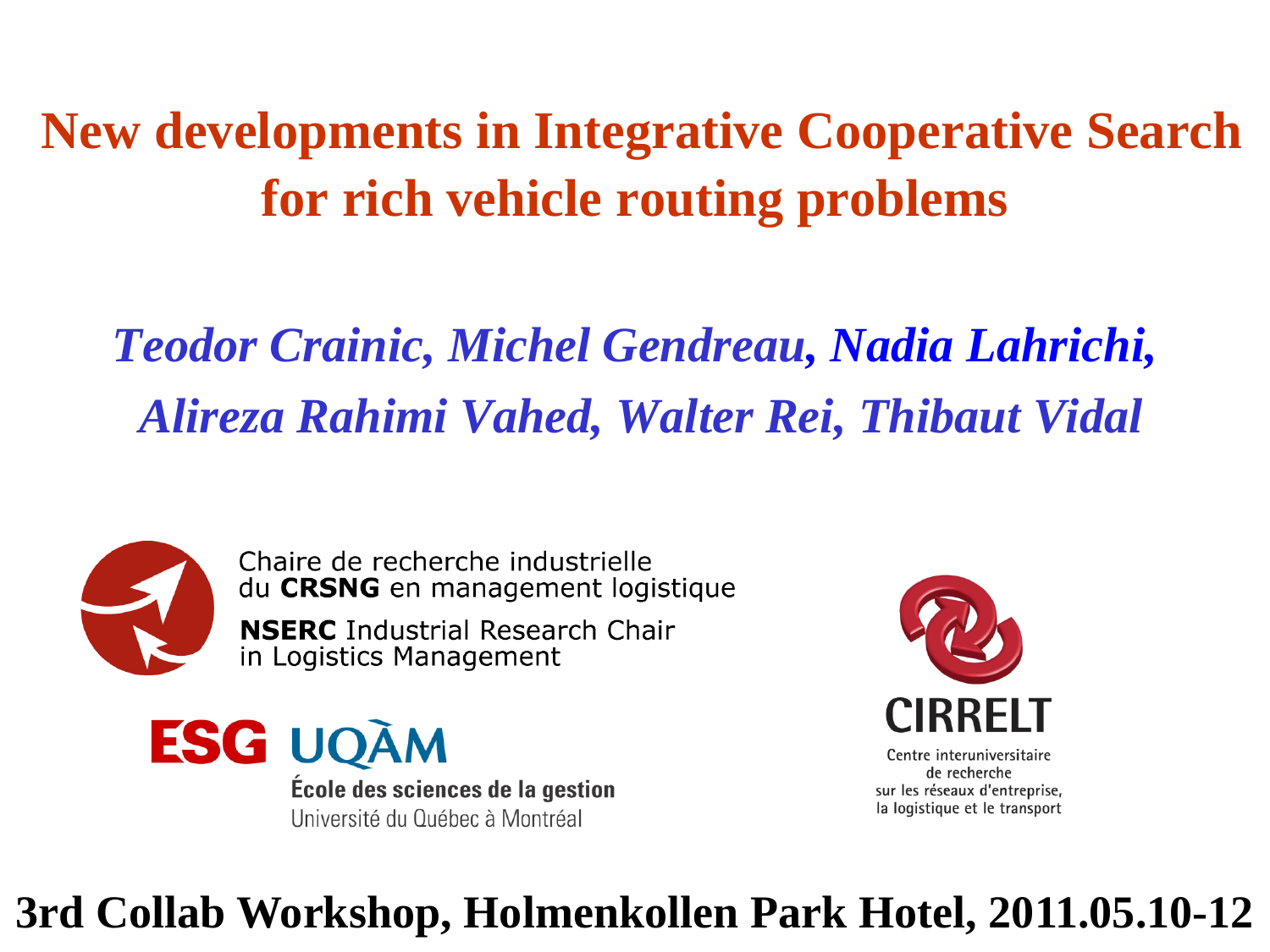# **Outline**

- Overview of ICS
- MDPVRP and MDPVRPTW
- **Integrators**
- More on our hybrid genetic solver (HGSADC)
- Multi-objective ICS

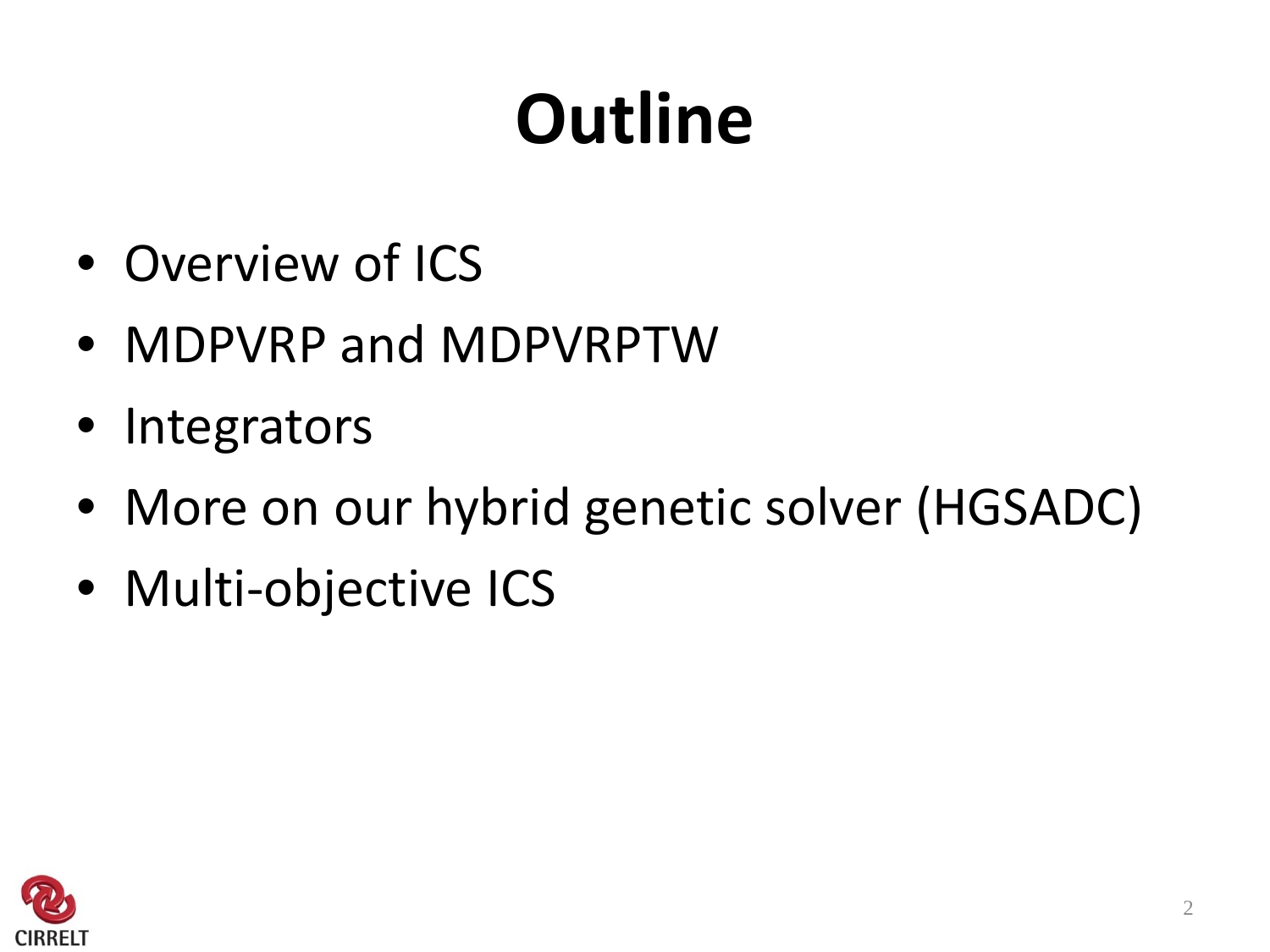#### ICS Fundamental Ideas & Concepts

- Decomposition by attribute
- Concurrent population evolution
- Solver specialization
- Cooperation with self-adjusting and guidance features

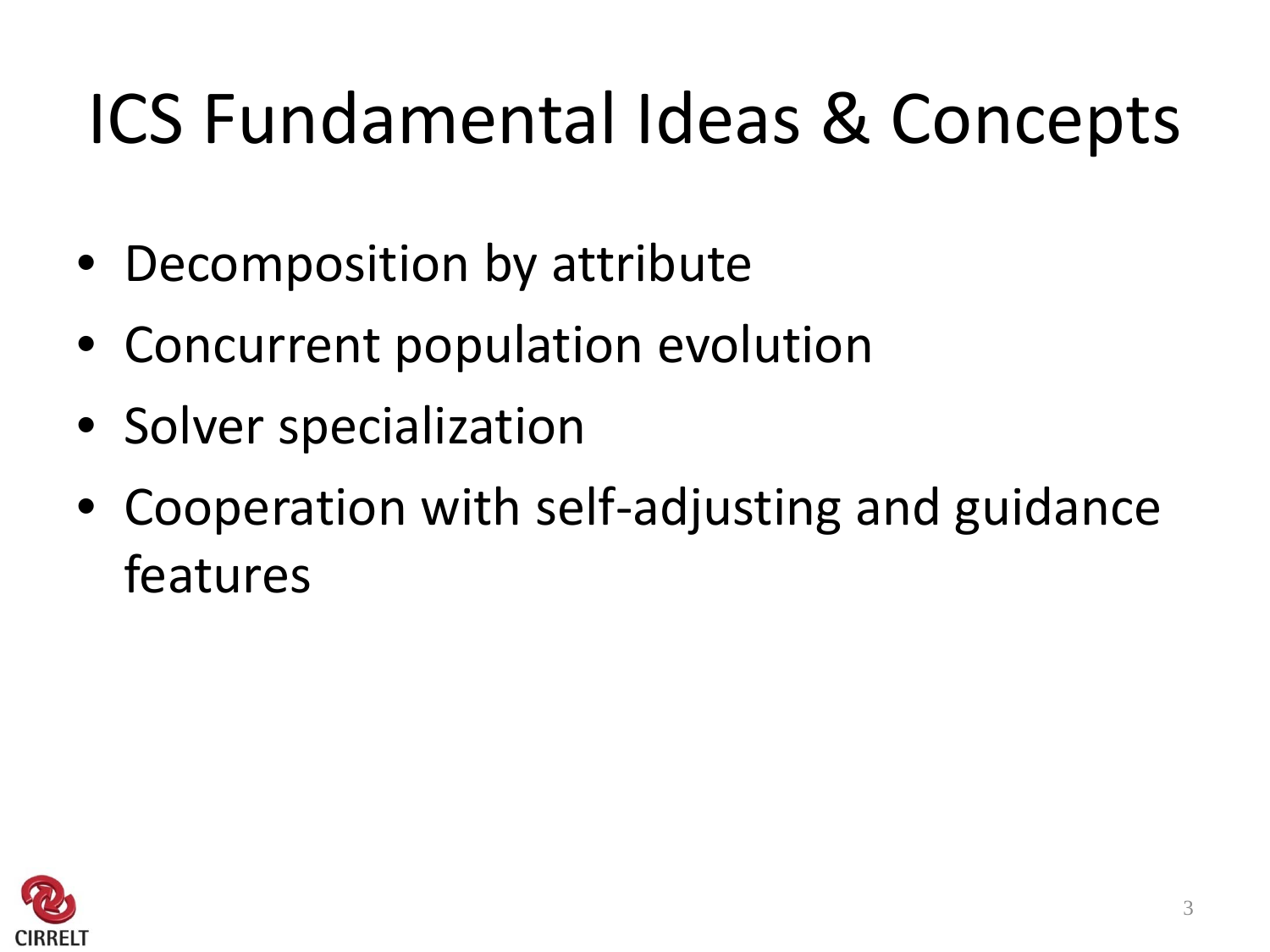# Decomposition by Attribute

- Simpler settings by fixing (ignoring) variables or constraints
	- "Eliminating" variables or constraints might yield the same sub-problems but impair the reconstruction of solutions
- Yields
	- Well-addressed, "classical" variants with state-ofthe-art algorithms
	- Formulations amenable to efficient algorithmic developments

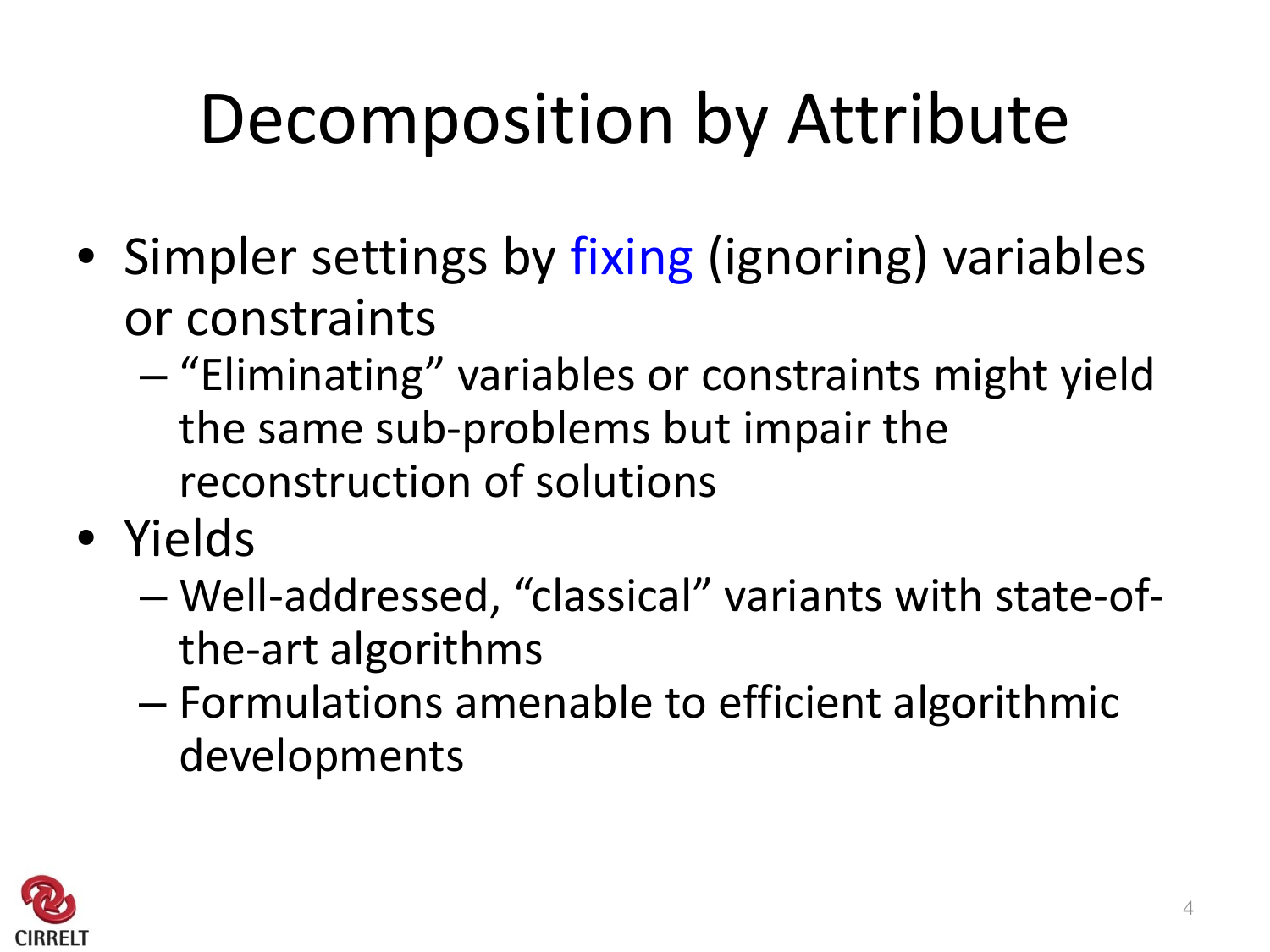#### Decomposition by Attribute (2)

- Each subproblem = Particular fixed attribute set
	- Addressed using effective specialized methods → Partial Solvers
- Partial Solvers focus on the unfixed attributes  $\rightarrow$  Partial Solutions
- Multiple search threads
	- One or several methods for each subproblem
	- Meta-heuristic or exact
- Central-memory cooperation

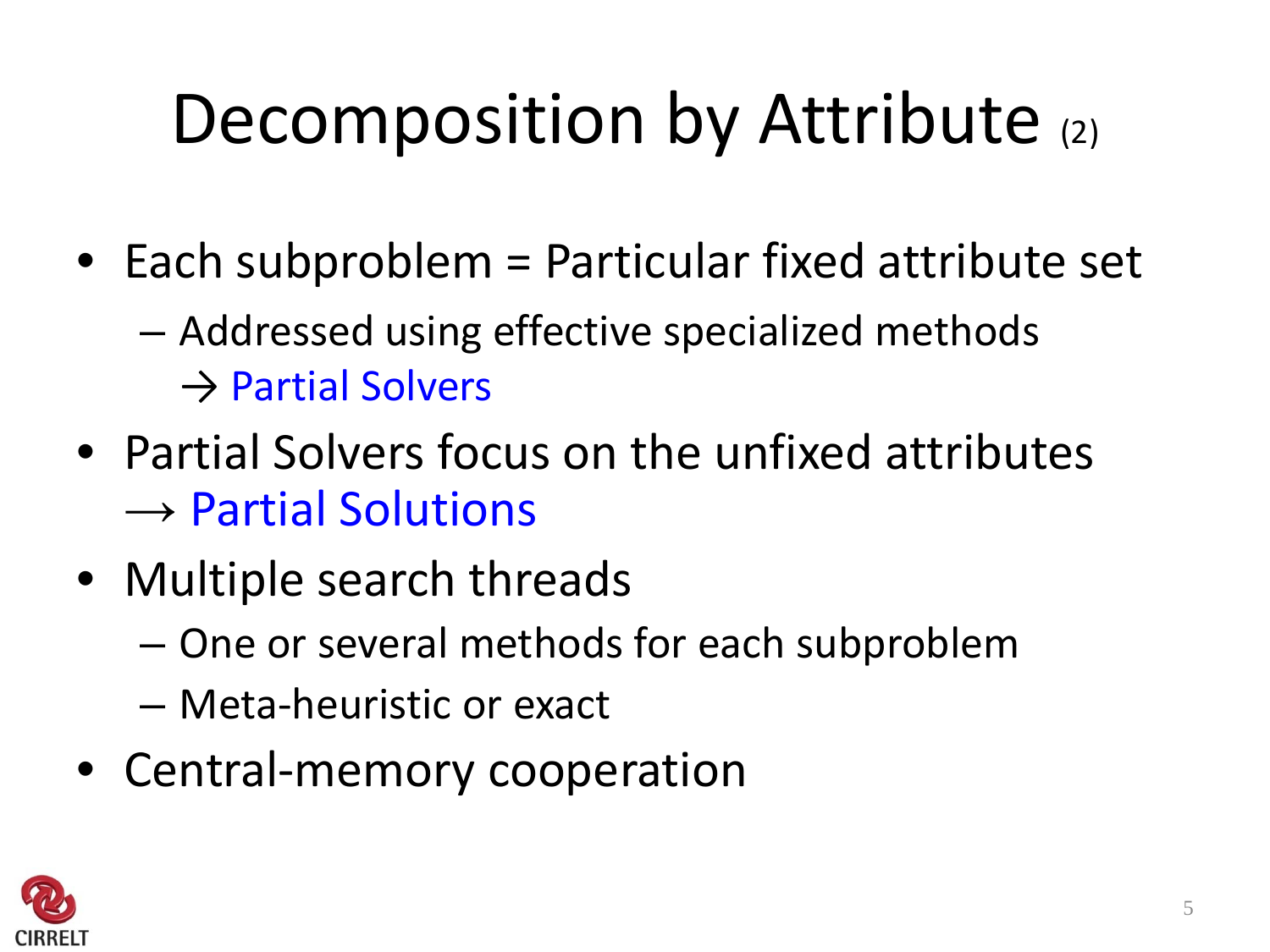#### Decomposition by Attribute (3)

- Issues and challenges
	- Homogeneous vs. heterogeneous population
	- Purposeful evolution of partial solutions
	- Reconstruction & improvement of complete solutions

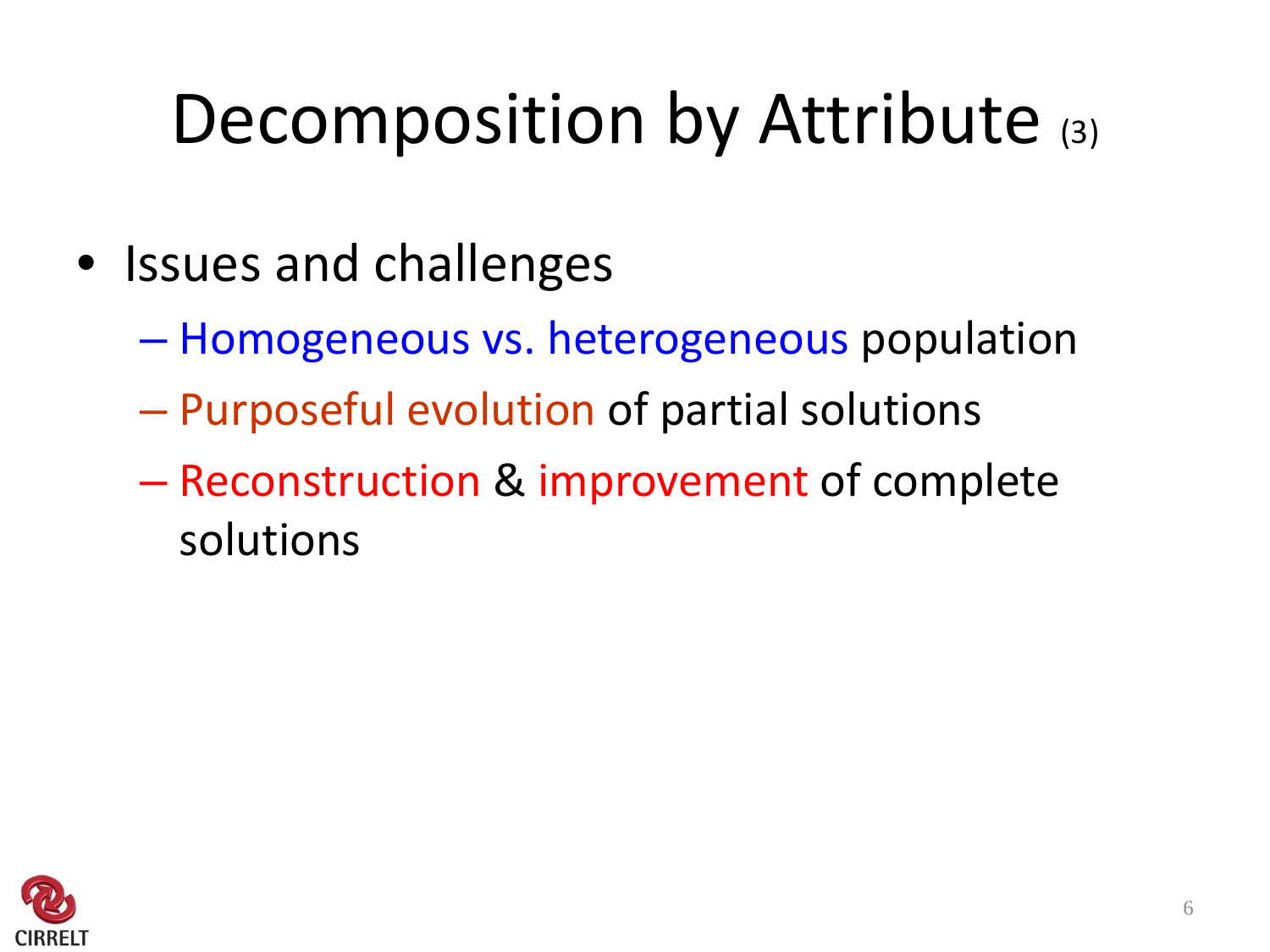#### Shared-Memory ICS



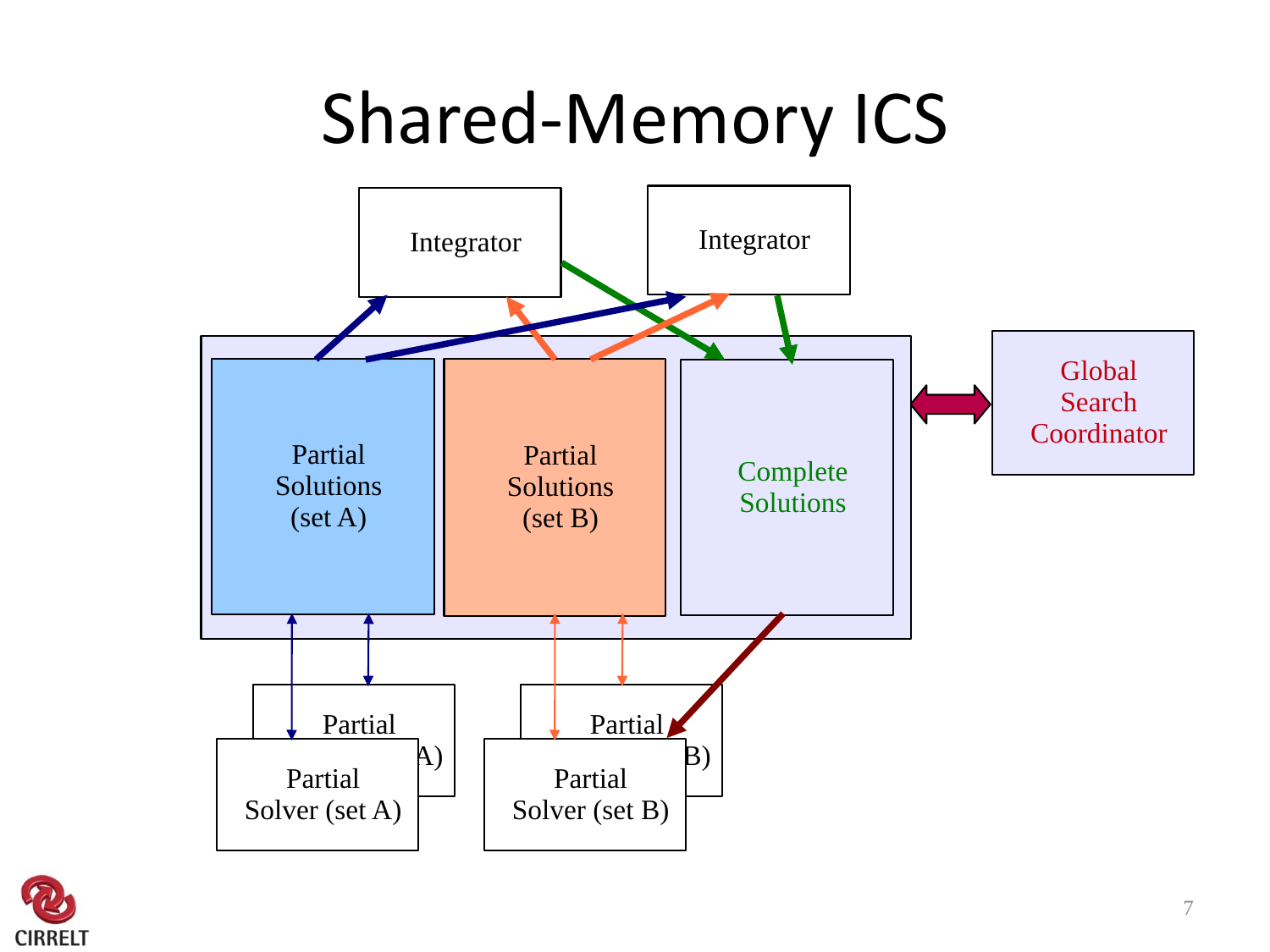## MDPVRP and MDPVRPTW

- Multiple depots
	- Given number of homogeneous vehicles at each depot
- Periodic problem
	- Planning horizon of *t* "days" (periods)
	- For each customer: a list of acceptable visit day "patterns"
- Each customer must be assigned to a single depot and a single pattern and routes must be constructed for each depot & day, in such a way that the total cost of all the resulting routes is minimized

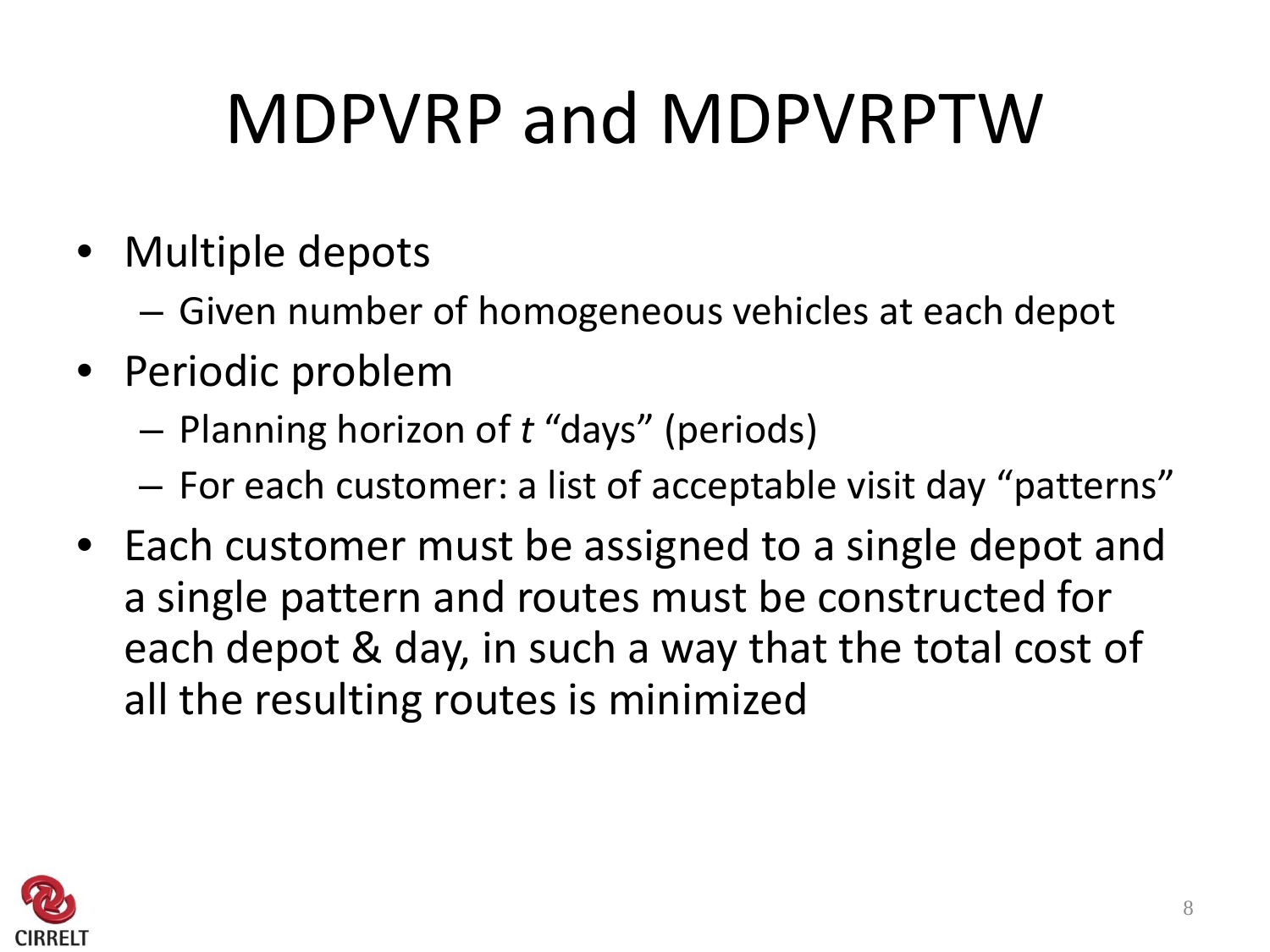#### An Important Property  $\rightarrow$  Decomposition

- Any MDVRP(TW) or MDPVRP(TW) instance can be transformed into a (larger ...) PVRP(TW) instance
- One can use the same solution procedure to solve the 3 problems
- Natural decomposition of the MDPVRP(TW) into two subproblems:
	- $-$  PVRP(TW)  $\rightarrow$  Fix depot assignments
	- $MDVRP(TW)$   $\rightarrow$  Fix pattern assignments
- We can use the same solvers as Partial Solvers for the two subproblems and as Global Solver

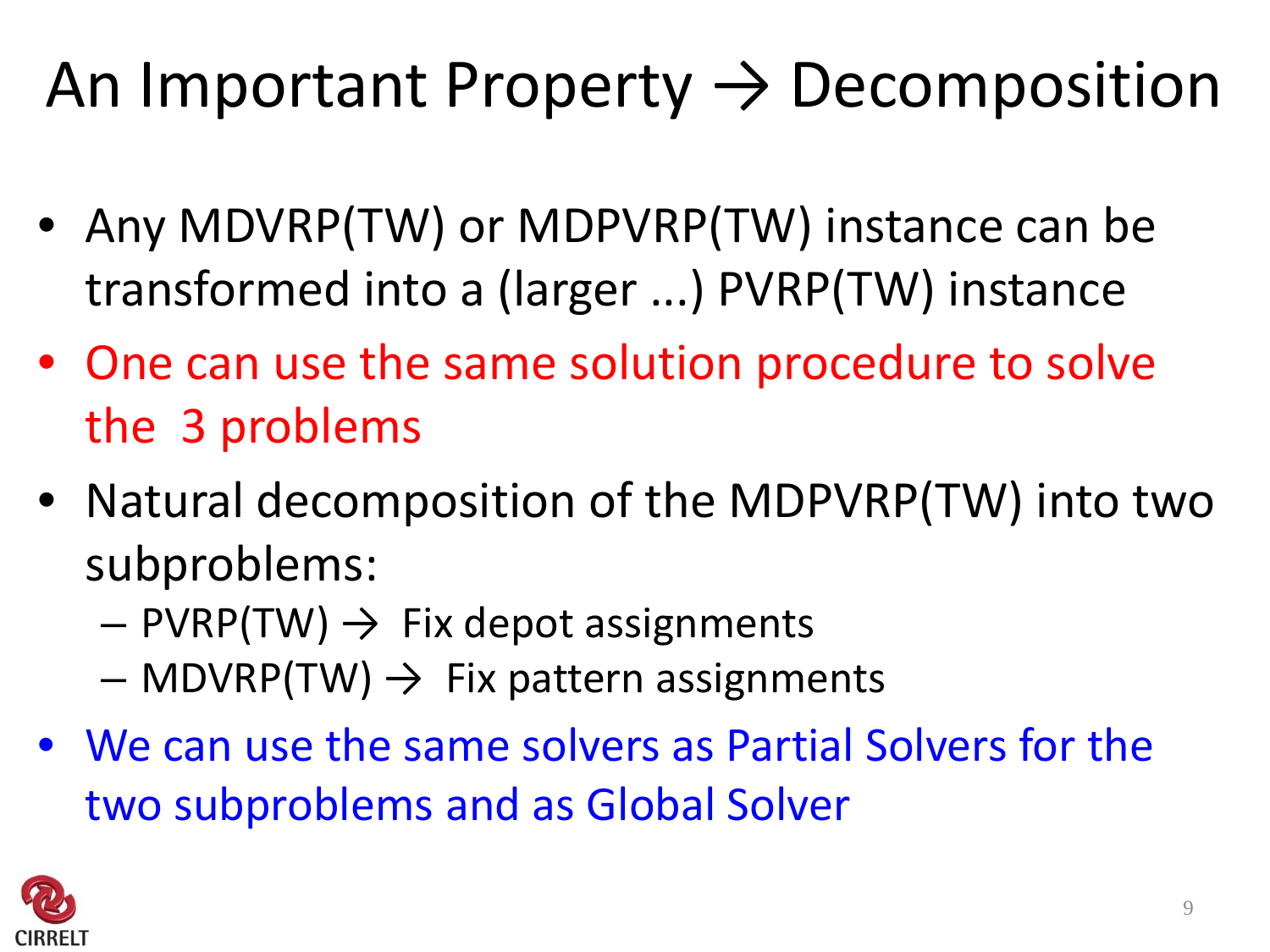#### Integrators

- Purpose: Recombining Partial Solutions to yield complete ones
- A key component of ICS
- Besides trivial integrators (Select and forward), two main threads of work:
	- Path relinking approach (next slides)
	- Mathematical programming-based models (under development)

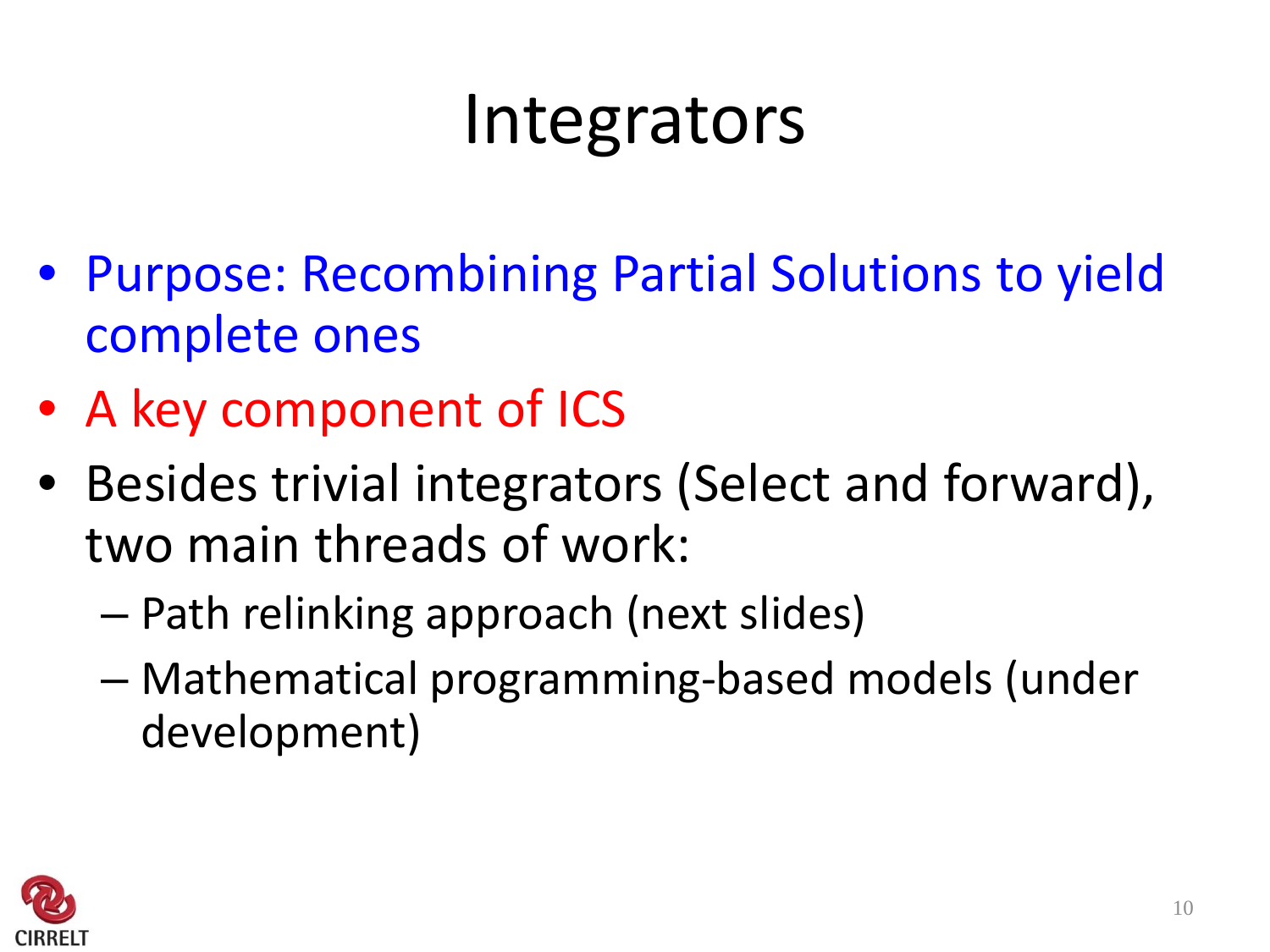# Path Relinking Integrator

- Based on the classical concept of Path Relinking proposed by Glover
- The basic idea of PR is to explore solutions between good solutions found at earlier stages by another solution technique or earlier steps of the PR algorithm.
- In standard PR, an "iteration" of the method consists in selecting an initial and a guiding solutions from the current reference set and then slowly moving from the initial solution towards the guiding one.
- The reference set is updated as one proceeds by adding to it "better" solutions found along the way.

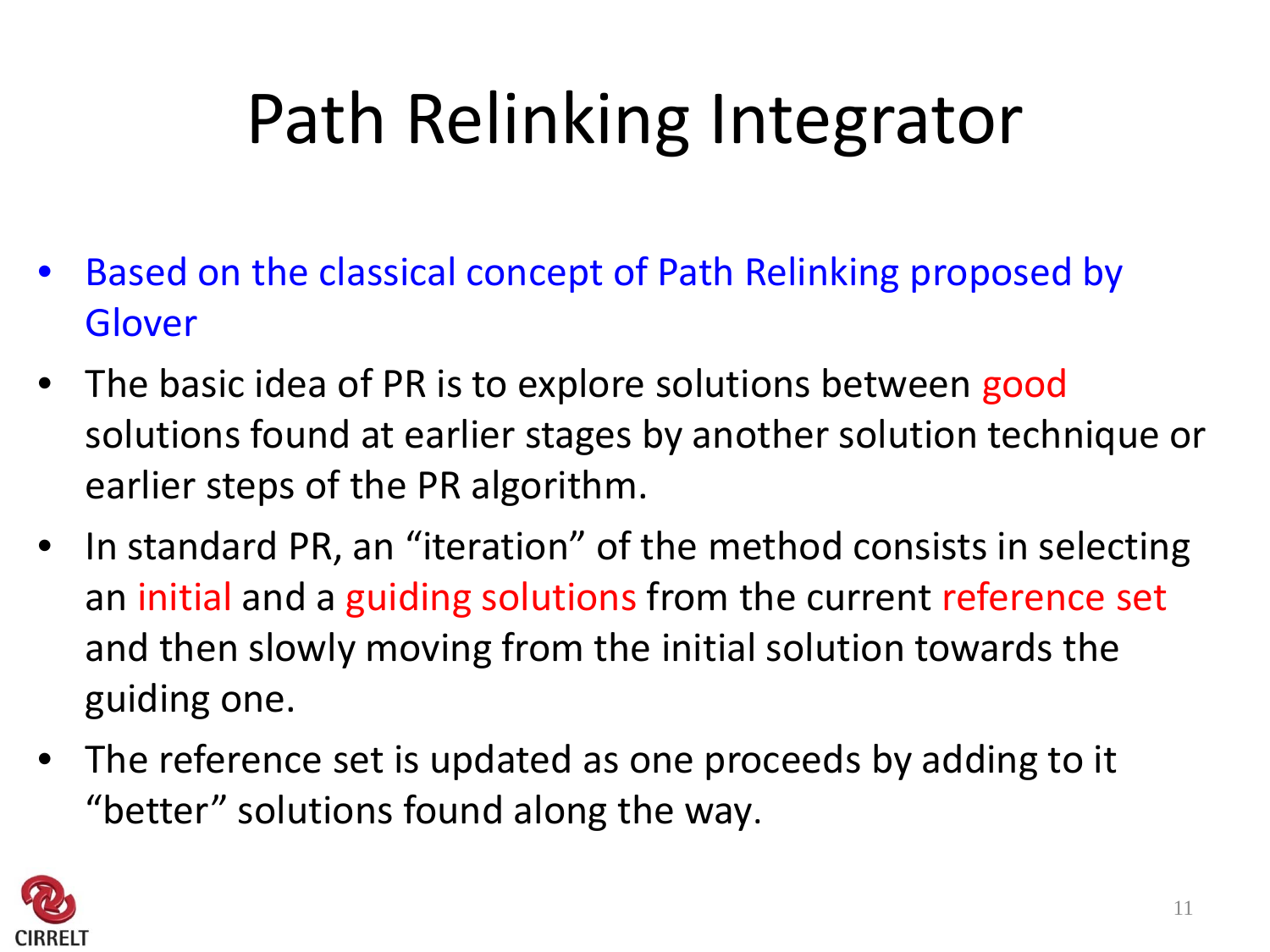## Path Relinking Integrator (2)

• The reference list, as the heart of the path relinking algorithm, is a collection of high quality and diverse solutions.



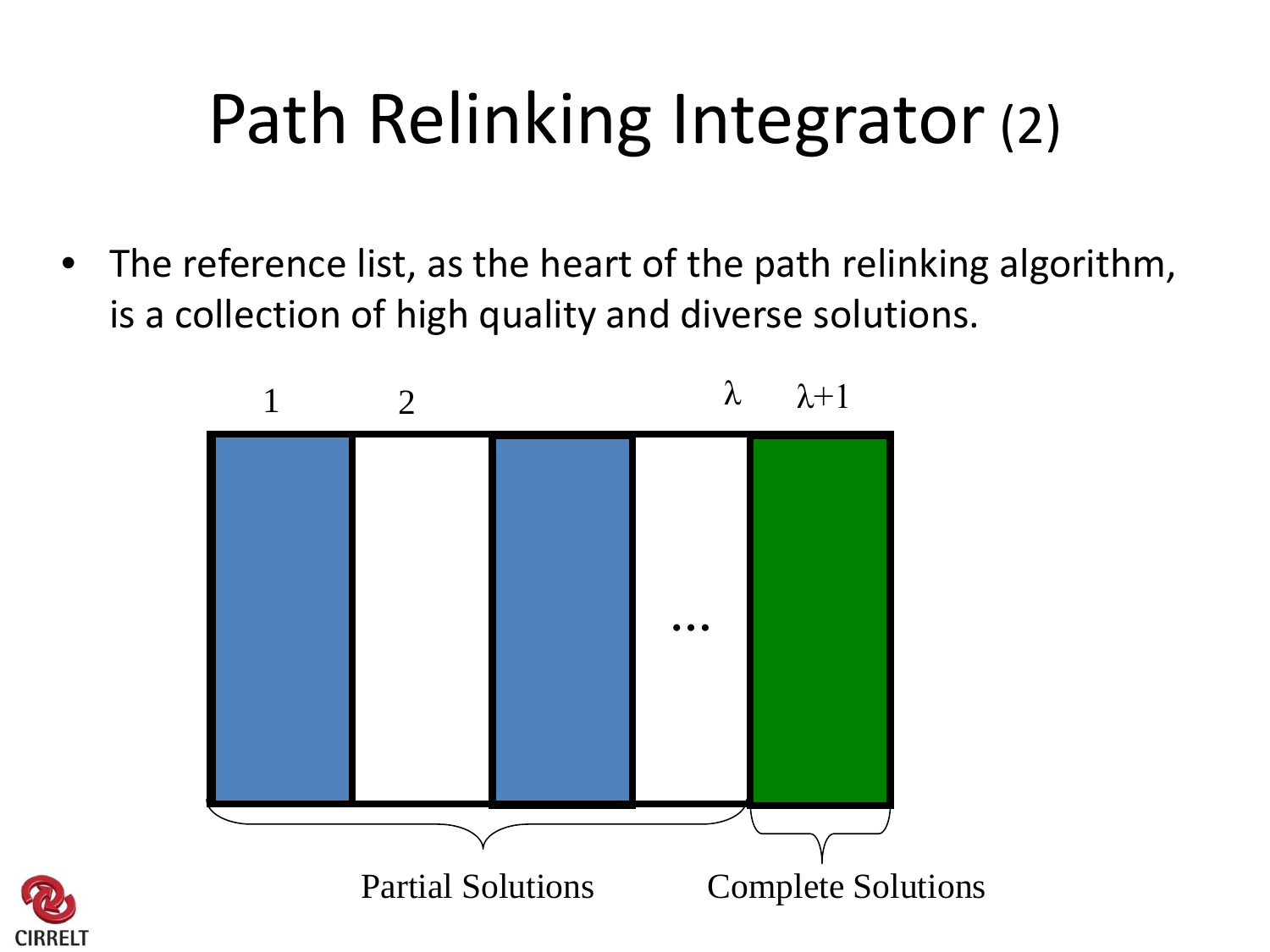## Path Relinking Integrator (3)

- Key point: when used as an integrator, PR could end up looking at infeasible solutions  $\rightarrow$  these are allowed throughout.
- Two methods for updating the reference list:
	- Internal Update Method (IUM) is used whenever a high quality complete solution is generated by the searching mechanism of the path relinking algorithm.
	- External Update Method (EUM) is implemented whenever a new partial solution is obtained by the ith partial solver in the decomposition phase of the ICS solution methodology.

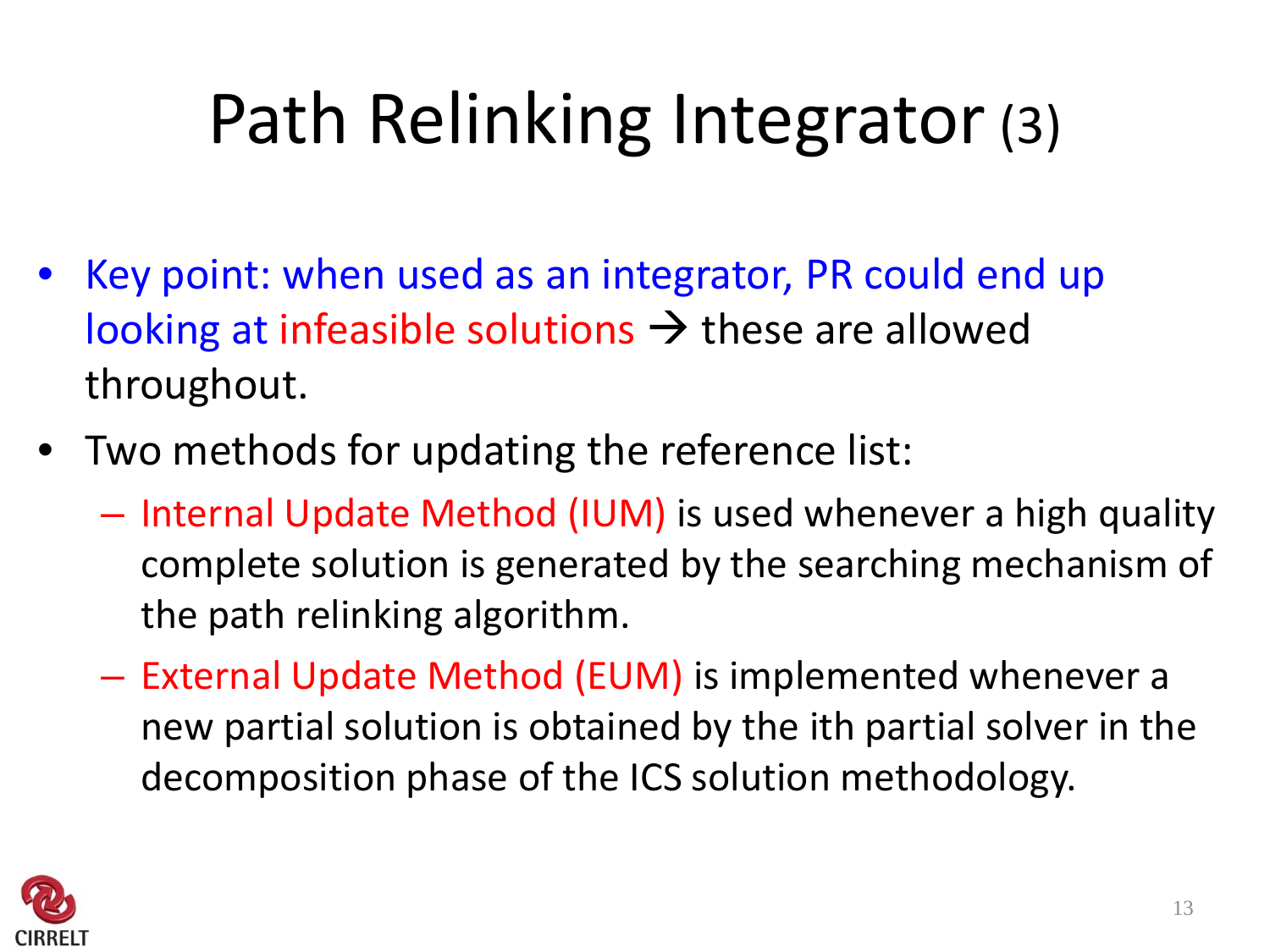# Path Relinking Integrator (4)

- Four different strategies for selecting the initial and guiding solutions.
- In the proposed algorithm, unlike the general path relinking, two moving mechanisms with different purposes are implemented in parallel.
	- Multi-echelon Searching Method (MSM)
	- Iterated neighbourhood search
- They differ in the way that they integrate features of the initial and the guiding solution.

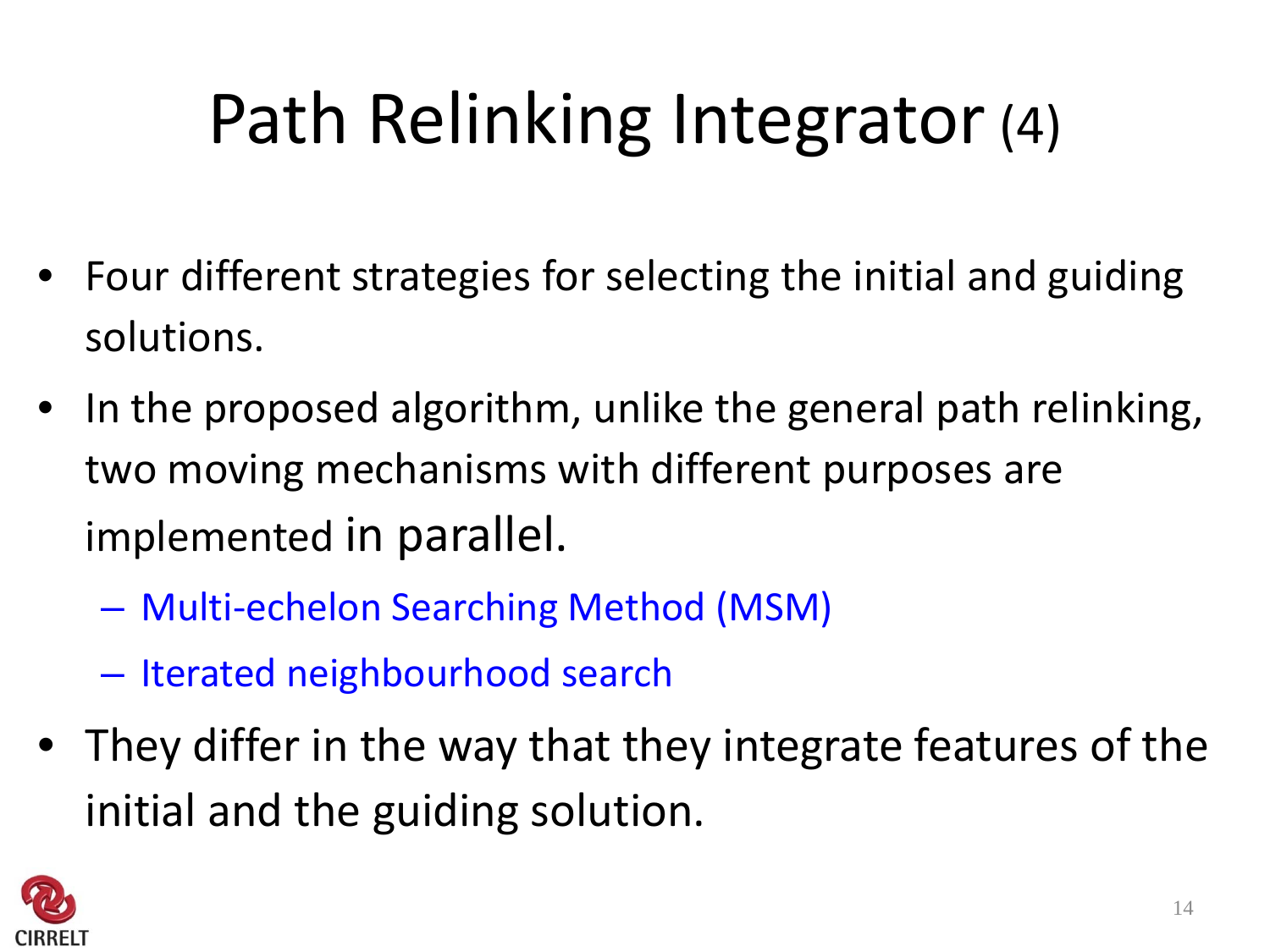# Path Relinking Integrator (5)

- Testing this type of procedure raises serious methodological concerns.
- Initial tests were performed using solutions obtained from "snapshots" of the partial solution pools at different stages of earlier runs of ICS.
- The computational experiments revealed that the proposed path relinking algorithm performs remarkably well on all the problem instances tested.

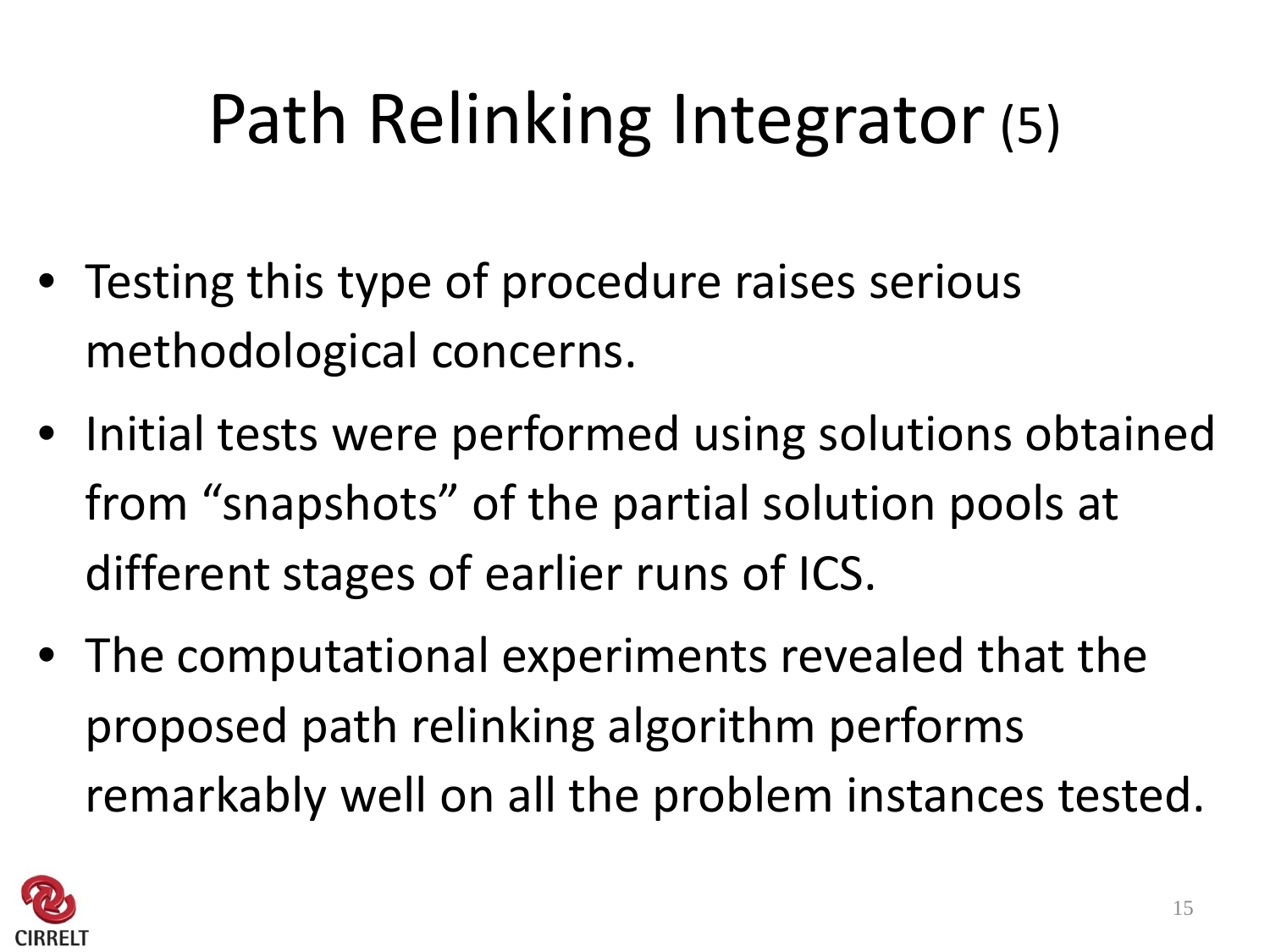#### The Genetic Search Solver

- Main features of the solver
	- "Giant tour with no delimiters" representation + split algorithm (Prins 2002) + pattern and depot chromosomes
	- Admits infeasible solutions with respect to capacity and route length constraint violations, with self-adjusting penalties
	- Offspring education: local search (route, patterns)
	- Population management mechanisms play a key role; the are also used in parent selection as well.

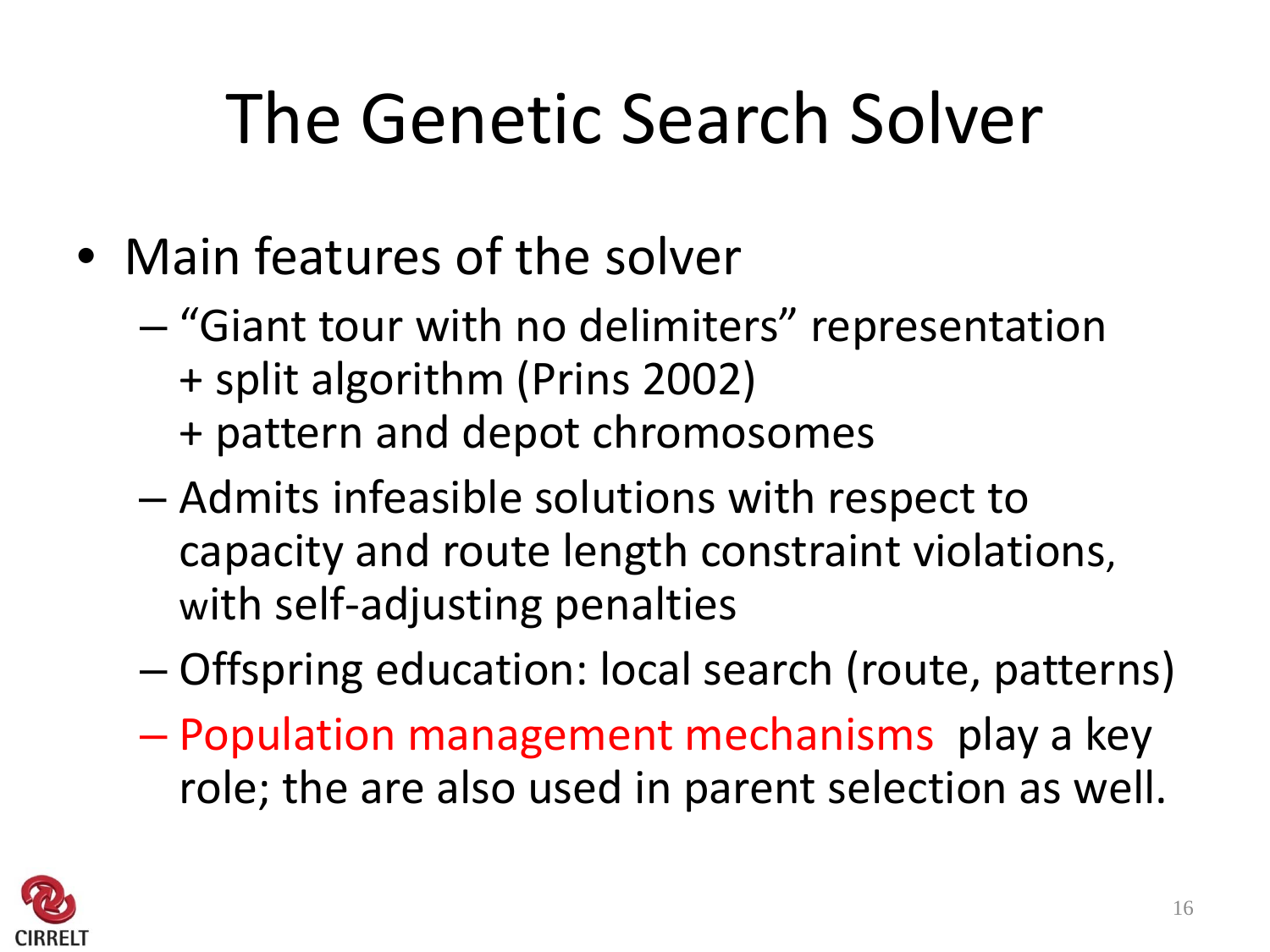## The Genetic Search Solver(2)

- Originally developed for solving MDPVRP, MDVRP and PVRP.
- The method was slightly modified to deal with classical VRPs.
- A meta-evolutionary method, the Evolutionary Strategy with Covariance Matrix Adaptation (CMA-ES) of Hansen and Ostermeier (2001) was used to calibrate parameter values.

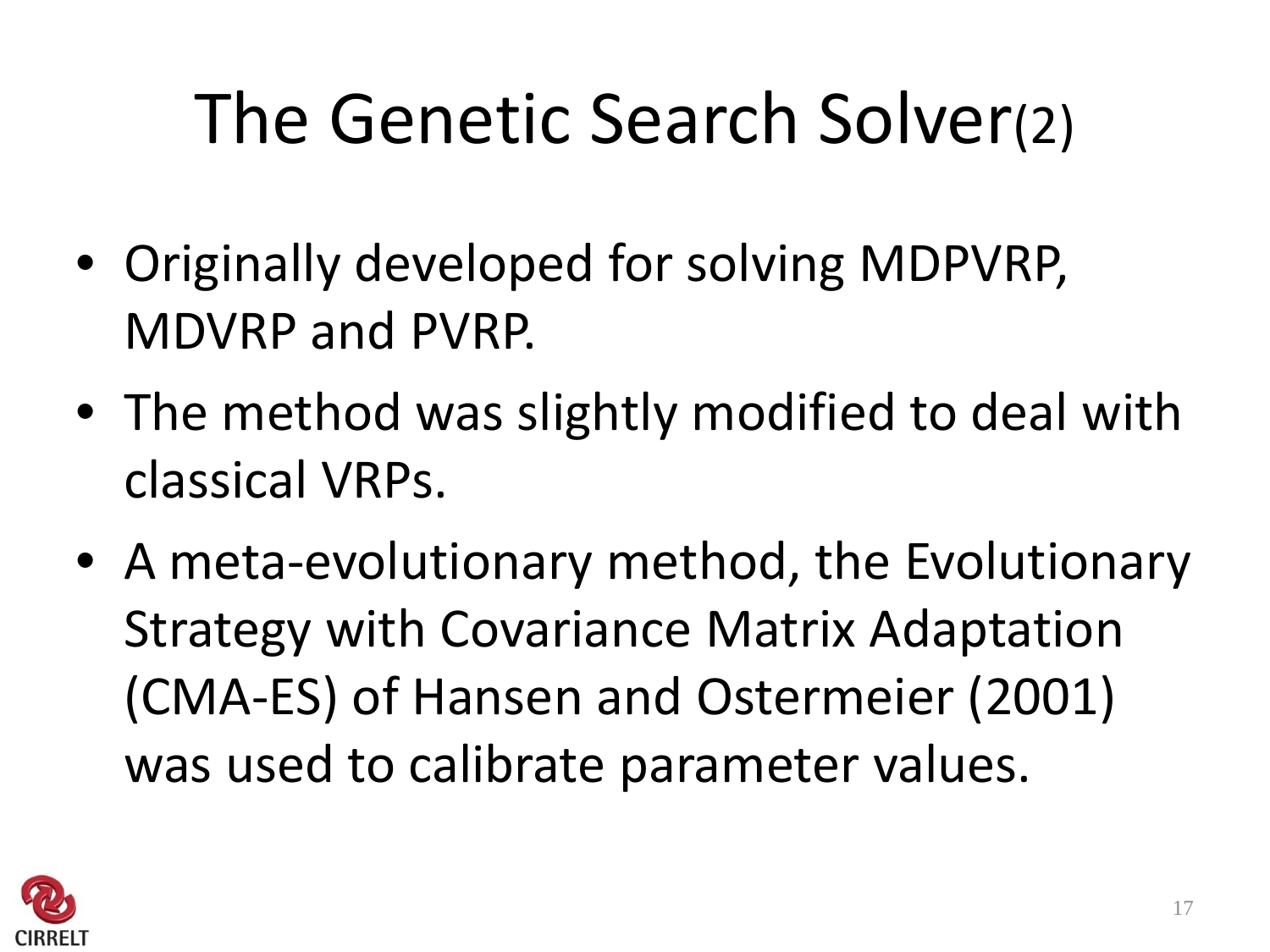#### The Genetic Search Solver(3)

• Some results

**Table 2** HGSADC performance on PVRP instances

|               |               | $CGL$ (1 run) $HDH$ (Avg. 10 runs) |                                                                                                                                                                                                                                      |                              | ALP                  | <b>HGSADC</b> (Avg. 10 runs) |                                                     |                                              |
|---------------|---------------|------------------------------------|--------------------------------------------------------------------------------------------------------------------------------------------------------------------------------------------------------------------------------------|------------------------------|----------------------|------------------------------|-----------------------------------------------------|----------------------------------------------|
|               | 15.10 $^3$ it | $10^7$ it                          | $10^8$ it                                                                                                                                                                                                                            | 10 $^{\circ}$ it $\parallel$ | <b>Communication</b> |                              | $10^4$ it 2.10 <sup>4</sup> it 5.10 <sup>4</sup> it |                                              |
| <b>Time</b> I | 4.28 min      | $\sim$                             | <u>and the company of the company of the company of the company of the company of the company of the company of the company of the company of the company of the company of the company of the company of the company of the com</u> |                              |                      |                              |                                                     | $-$   3.64 min   5.56 min 13.74 min 2821 min |
| Gap           | +1.82%        |                                    |                                                                                                                                                                                                                                      |                              |                      |                              | +1.45% +0.76% +0.39%  +1.40%  +0.20% +0.12%         | +0.07%                                       |

**Table 3** HGSADC performance on MDVRP instances

|        | <b>CGL</b> $(1 \text{ run})$ <b>PR</b> $(Avg. 10 \text{ runs})$   |                                         | <b>HGSADC</b> (Avg. 10 runs) |                                                              |                                                   |  |
|--------|-------------------------------------------------------------------|-----------------------------------------|------------------------------|--------------------------------------------------------------|---------------------------------------------------|--|
|        | 15.10 <sup>3</sup> it 25.10 <sup>3</sup> it 50.10 <sup>3</sup> it |                                         |                              | 10 <sup>4</sup> it 2.10 <sup>4</sup> it 5.10 <sup>4</sup> it |                                                   |  |
| Time I | small                                                             |                                         |                              |                                                              | 1.97 min $3.54$ min   4.24 min 8.99 min 19.11 min |  |
| Gap    | $+0.96\%$                                                         | $+0.52\%$ $+0.34\%$ $-0.01\%$ $-0.04\%$ |                              |                                                              | -0.06%                                            |  |

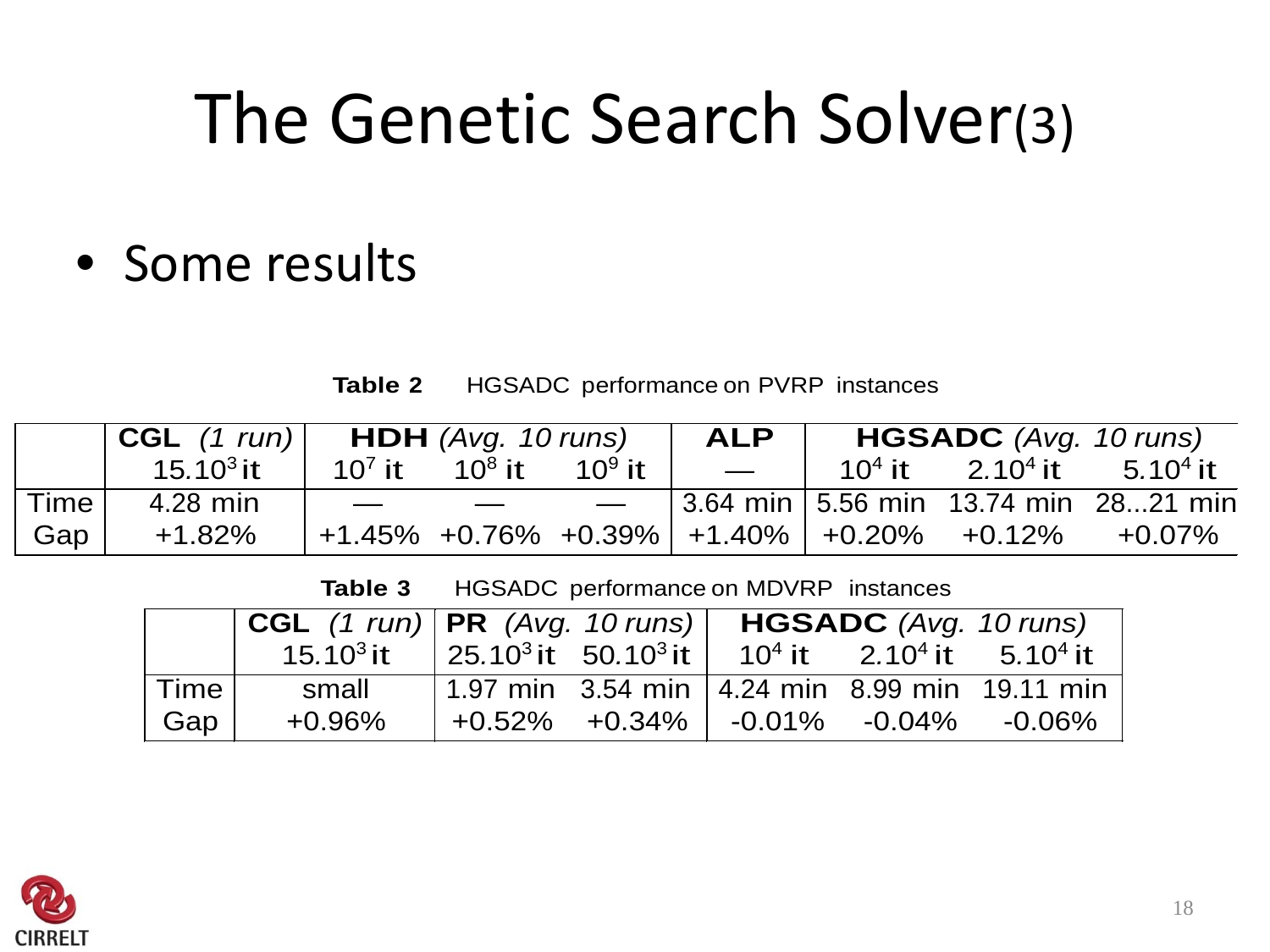#### The Genetic Search Solver(4)

• More results

|                  |     |           |                          | Average                 |                      |       | <b>BKS</b> |               |
|------------------|-----|-----------|--------------------------|-------------------------|----------------------|-------|------------|---------------|
| Inst             | n   | P         | $\overline{\mathsf{MB}}$ | $\overline{\mathsf{N}}$ | <b>HGSADC T(min)</b> |       | prev BKS   | <b>HGSADC</b> |
|                  |     | $(1$ run) | $(1$ run)                | $(10$ runs)             | $(10$ runs)          |       |            | (all exp.)    |
| p01              | 50  | 524.61    | 524.61                   | 524.61                  | 524.61               | 0.43  | 524.61     | 524.61        |
| p02              | 75  | 835.26    | 835.26                   | 835.61                  | 835.26               | 0.96  | 835.26     | 835.26        |
| p03              | 100 | 826.14    | 826.14                   | 826.14                  | 826.14               | 1.27  | 826.14     | 826.14        |
| p04              | 150 | 1031.63   | 1028.42                  | 1028.42                 | 1028.42              | 2.87  | 1028.42    | 1028.42       |
| p05              | 199 | 1300.23   | 1291.29                  | 1291.84                 | 1294.06              | 5.94  | 1291.29    | 1291.45       |
| p06              | 50  | 555.43    | 555.43                   | 555.43                  | 555.43               | 0.48  | 555.43     | 555.43        |
| p07              | 75  | 912.3     | 909.68                   | 910.41                  | 909.68               | 1.09  | 909.68     | 909.68        |
| p08              | 100 | 865.94    | 865.94                   | 865.94                  | 865.94               | 1.14  | 865.94     | 865.94        |
| p09              | 150 | 1164.25   | 1162.55                  | 1162.56                 | 1162.55              | 2.53  | 1162.55    | 1162.55       |
| p10              | 199 | 1420.2    | 1401.12                  | 1398.3                  | 1400.23              | 8.22  | 1395.85    | 1395.85       |
| p11              | 120 | 1042.11   | 1042.11                  | 1042.11                 | 1042.11              | 1.15  | 1042.11    | 1042.11       |
| p12              | 100 | 819.56    | 819.56                   | 819.56                  | 819.56               | 0.84  | 819.56     | 819.56        |
| p13              | 120 | 1542.97   | 1541.14                  | 1542.99                 | 1543.07              | 2.83  | 1541.14    | 1541.14       |
| p14              | 100 | 866.37    | 866.37                   | 866.37                  | 866.37               | 1.19  | 866.37     | 866.37        |
| pr <sub>01</sub> | 240 | 5648.04   | 5627.54                  | 5632.05                 | 5627.00              | 11.68 | 5626.81    | 5623.47       |
| pr <sub>02</sub> | 320 | 8459.73   | 8447.92                  | 8440.25                 | 8446.65              | 20.75 | 8431.66    | 8404.61       |
| pr <sub>03</sub> | 400 | 11036.22  | 11036.22                 | 11036.22                | 11036.22             | 27.99 | 11036.22   | 11036.22      |
| pr04             | 480 | 13728.80  | 13624.52                 | 13618.55                | 13624.52             | 43.67 | 1359288    | 13624.53      |
| pr05             | 200 | 6460.98   | 6460.98                  | 6460.98                 | 6460.98              | 2.56  | 6460.98    | 6460.98       |
| pr <sub>06</sub> | 280 | 8412.90   | 8412.88                  | 8413.41                 | 8412.90              | 8.38  | 8404.26    | 8412.90       |
| pr <sub>07</sub> | 360 | 10267.50  | 10195.56                 | 10186.93                | 10157.63             | 22.94 | 1015658    | 10102.7       |
| pr <sub>08</sub> | 440 | 11865.40  | 11663.55                 | 11691.54                | 11646.58             | 40.67 | 1166355    | 11635.3       |
| pr <sub>09</sub> | 255 | 596.89    | 583.39                   | 581.46                  | 581.79               | 16.22 | 580.02     | 579.71        |
| pr10             | 323 | 751.41    | 741.56                   | 739.56                  | 739.86               | 25.86 | 738.44     | 736.26        |
| pr11             | 399 | 939.74    | 918.45                   | 916.27                  | 916.44               | 45.61 | 914.03     | 912.84        |
| pr12             | 483 | 1152.88   | 1107.19                  | 1108.21                 | 1106.73              | 95.67 | 1104.84    | 1102.69       |
| pr13             | 252 | 877.71    | 859.11                   | 858.42                  | 859.64               | 9.36  | 857.19     | 857.19        |
| pr14             | 320 | 1089.93   | 1081.31                  | 1080.84                 | 1082.41              | 14.12 | 1080.55    | 1080.55       |
| pr15             | 396 | 1371.61   | 1345.23                  | 1344.32                 | 1343.52              | 39.15 | 1340.24    | 1337.92       |
| pr16             | 480 | 1650.94   | 1622.69                  | 1622.26                 | 1621.02              | 58.27 | 1616.33    | 1612.50       |
| pr17             | 240 | 717.09    | 707.79                   | 707.78                  | 708.09               | 7.06  | 707.76     | 707.76        |
| pr18             | 300 | 1018.74   | 998.73                   | 995.91                  | 998.44               | 14.40 | 995.13     | 995.13        |
| pr19             | 360 | 1385.60   | 1366.86                  | 1366.70                 | 1367.83              | 27.91 | 1365.97    | 1365.60       |
| pr20             | 420 | 1846.55   | 1820.09                  | 1821.65                 | 1822.02              | 38.23 | 1819.99    | 1818.32       |
| Avg Gap          |     | $+1.00%$  | $+0.13%$                 | $+0.10%$                | $+0.11%$             |       |            |               |
| Avg Time         |     |           | 14.20 min                | 17.64 min               | 17.69 min            |       |            |               |

**Table EC.5** Results for Christofides et al. (1979) and Golden et al. (1998) CVRP instances

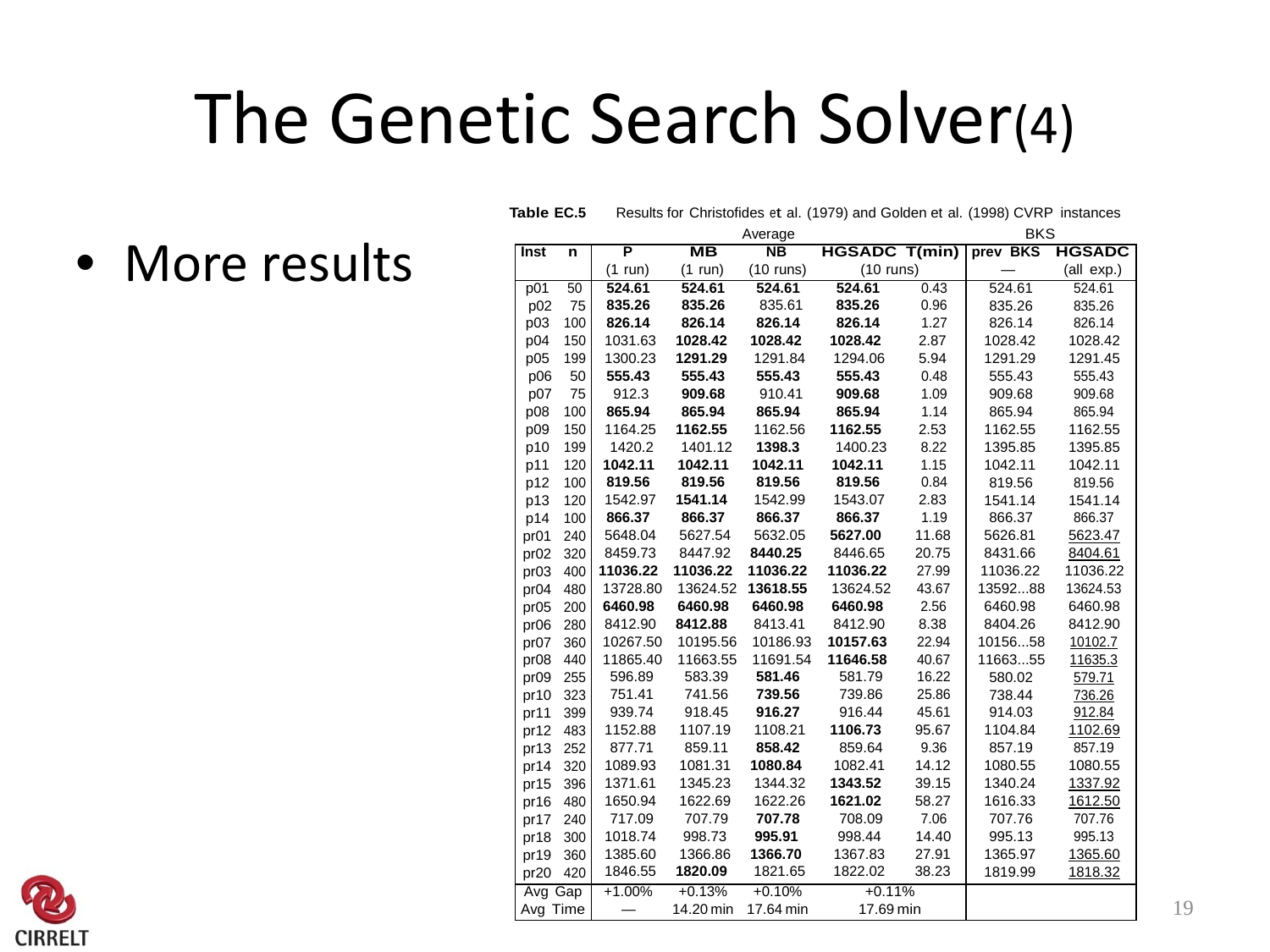# Multi-objective ICS

- We want to tackle MDPVRPs with multiple objectives:
	- Minimize the number of vehicles
	- Minimize total distance
- We can extend ICS to deal with that.

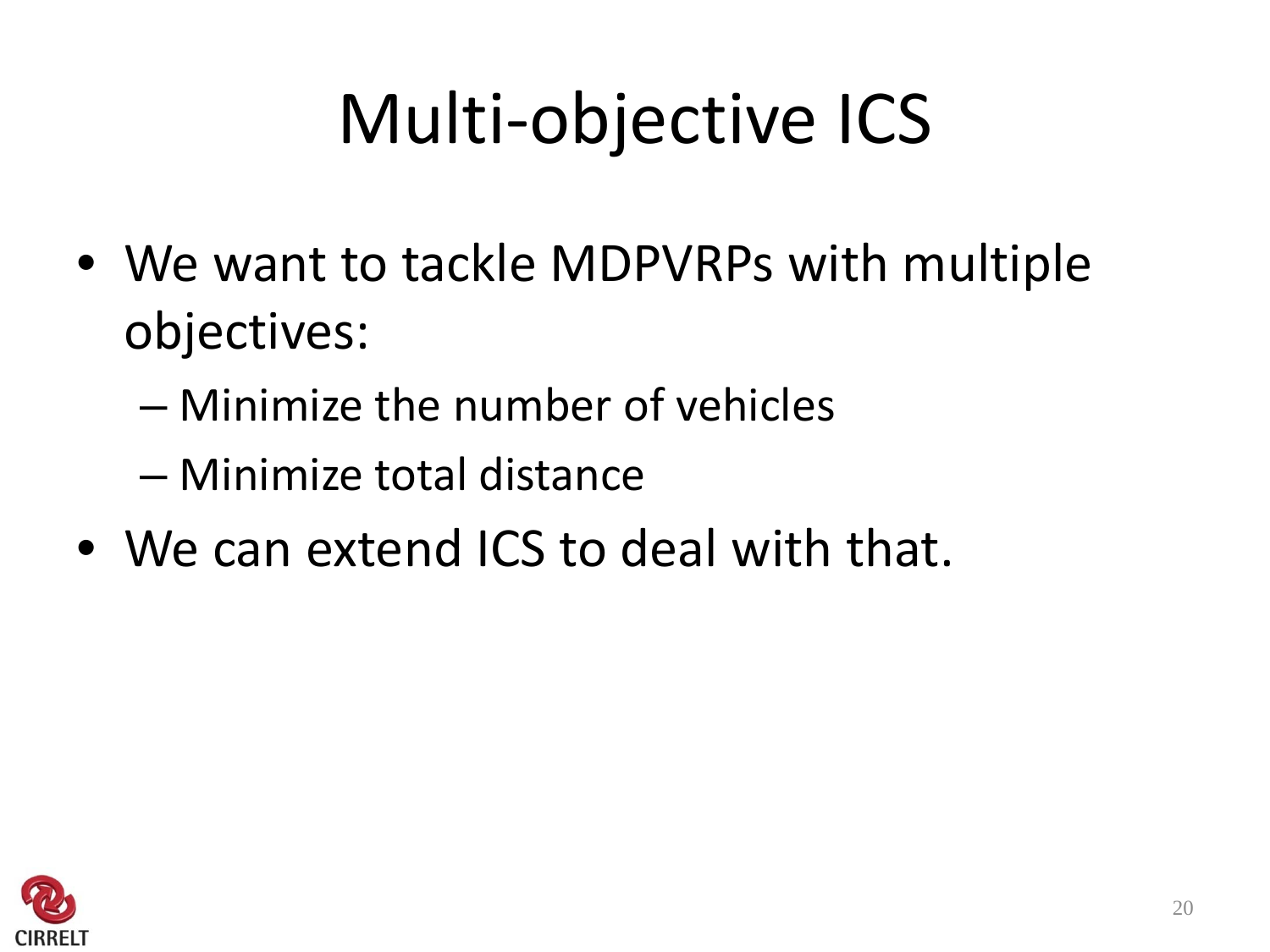#### Multi-objective ICS(2)